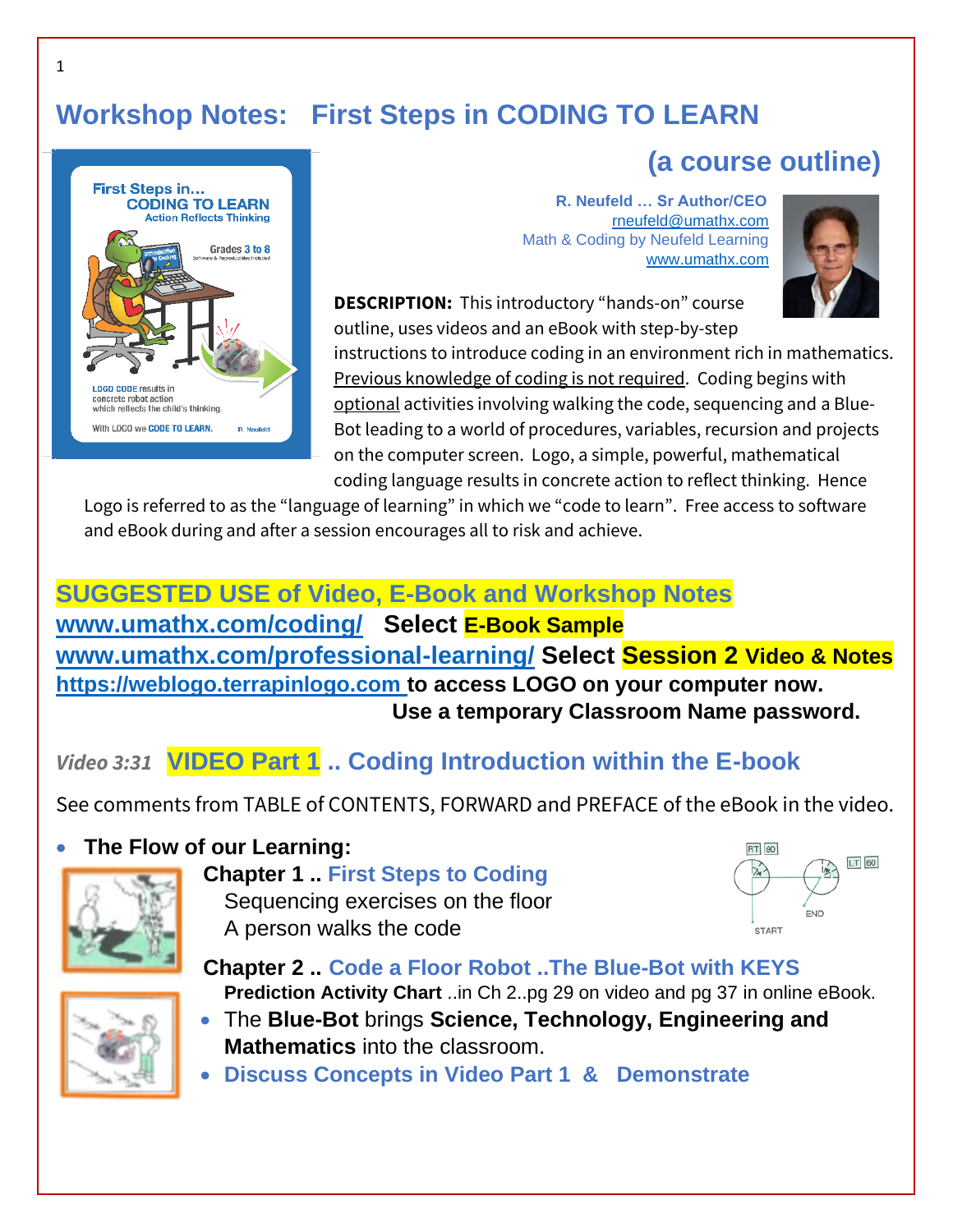# *Video 9:11* **VIDEO Part 2 .. Hands-On .. Coding on the Computer Screen**



**Chapters 3 to 9 .. Coding on the Logo Computer Screen**

**LOGO, models a Learning Environment** which encourages one to **Teach** rather than to simply **Tell**. Logo is a simple, yet powerful visual coding language.

Dr. Seymour Papert of MIT, developed a powerful coding language, LOGO, which uses code to direct a robot on the floor or on the computer screen.

**For free complete functionality to the Terrapin LOGO Learning Environment for a limited time on your own computer, enter the following URL** …



Two Panels appear. The **GRAPHICS PANEL** has a robot at the center**.** The **LISTENER PANEL** is where one writes code to command the robot**.** Participants should follow along with initial commands on their own device.

**Build Knowledge on Existing Knowledge.**

**Some Commands:** >setwidth 3 or setw 3 >setspeed 0.1 to 1

>setturtlesize 2 or setts 2 >slowturtle

2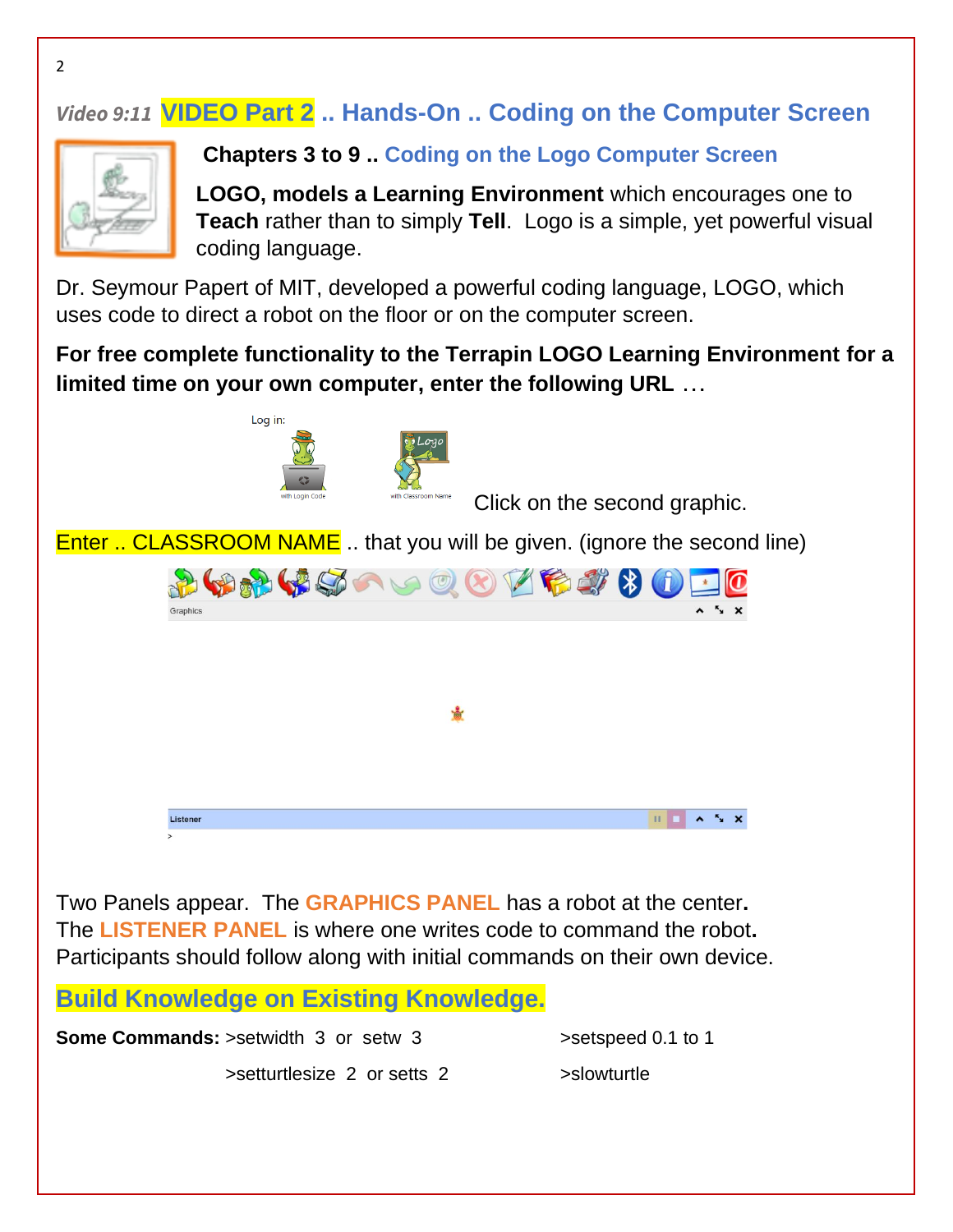

**Build Learning on Learning … Procedures**

3